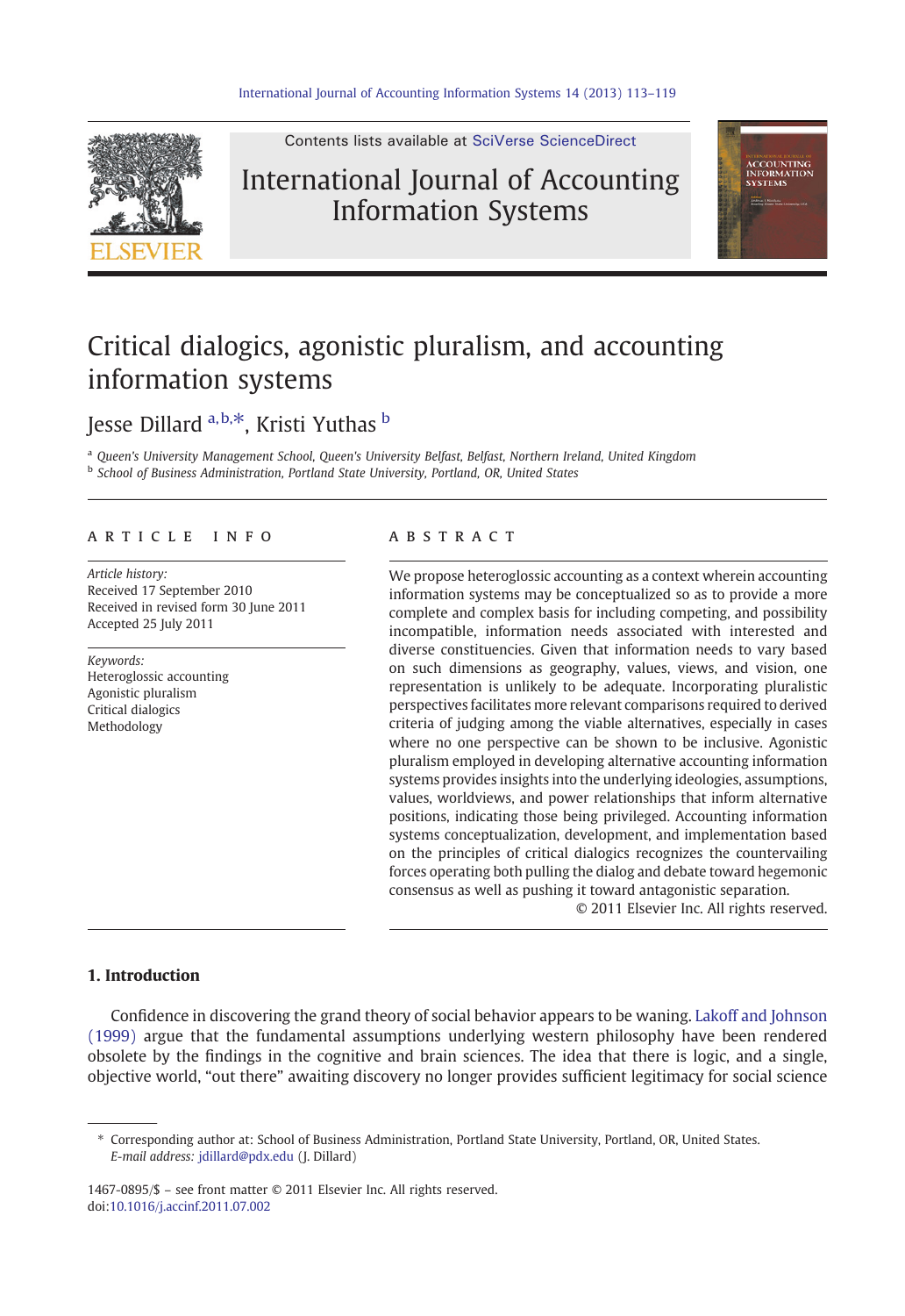methodology. Coming from this social constructionist perspective [\(Berger and Luckmann, 1967\)](#page--1-0), the social world is as we create it, and for humans, this means linguistically creating the context within which we act. Such a position nudges us toward a pluralistic vision of "truth," and as we move toward such a position, we find it desirable to move toward pluralistic theories and methodologies. Accounting information systems (AISs) research needs to begin to incorporate pluralistic visions of "truth" as the basis for designing, implementing, and evaluating systems and their outputs. One example is to expand the scope of the information systems beyond economic sustainability to include social and environmental sustainability ([Brown et al., 2005](#page--1-0)).

Research associated with designing, implementing, and evaluating such systems requires new and pluralistic ways of thinking in order to adequately respond to the needs of an increasingly pluralistic society. Two theories that may be of particular relevance to AIS design and implementation are critical dialogics and agonistic pluralism. Critical dialogics refers to the facilitating democratic mechanisms whereby interested groups can engage in conversation and debate concerning contestable issues. These mechanisms explicitly recognize power as an important contextual factor in the production of meaning through accounting information. Critical dialogics provides insights into how dialog can be used in gaining an understanding and responding to diverse information needs. Agonistic pluralism is a branch of democratic theory that conceptualizes progressive social change through democratic dialogic means recognizing the complexity of prevailing power dynamics and that competing perspectives and interests cannot be resolved through logic or reason. Agonistic pluralism provides the theoretical socio-political basis for conceptualizing and sustaining diversity within a pluralistic and democratic context. Combining the two can inform the construction of pluralistic accounting information systems capable of accommodating conflicting positions.<sup>1</sup>

In previous work [\(Dillard, 2008](#page--1-0)), several theoretical perspectives are discussed as alternative ways of viewing AIS research and applications. Here, we continue this line of inquiry by considering how to frame AIS research and application within a pluralistic context so as to initiate and sustain multiple voices engaging in dialog and debate. Such a framing provides theoretical and methodological guidance in the design, implementation, and evaluation of AIS in work organizations.<sup>2</sup>

Following [Macintosh \(2002\)](#page--1-0), acknowledging the pluralistic and political nature of the socio-economic world in which accounting resides calls for heteroglossic accounting. Heteroglossic perspective discards the notion that accounting can or should produce one single accounting that represents the meaning of the underlying empirical phenomena that leads to a single interpretation of the meaning of those phenomena. It views accounting more like an ongoing conversation among competing interests that hold different perspectives about the empirical phenomena themselves. Supporting these pluralistic perspectives requires accounting information systems designed to gather, process, and represent the requisite multidimensional information.<sup>3</sup> Heteroglossic accounting and related AISs represent multiple views based on multiple, though not necessarily mutually exclusive, sets of assumptions, moralities, strategies, priorities, ideologies, power relationships, and desired outcomes. The basis for choosing among these alternative sets is inherently political given the presumed lack of first principles upon which to base the selection. Following [Brown \(2009\) and Dillard and Roslender \(2011\)](#page--1-0), we propose a critical dialogic framework operationalized through agonistic pluralism<sup>4</sup> as a general model for AIS research and practice. This framework is outlined in the next section. In section three, we discuss constructing pluralistic systems. The final section provides brief closing remarks.

### 2. Critical dialog based framework

Critical dialogic framework provides a general set of guidelines useful in identifying and studying heteroglossic accounting and related AIS possibilities. The framework provides a means for studying the mechanism for democratizing the social space represented, and facilitated, by AIS. Following an extensive

<sup>2</sup> These ideas follow directly from the work of [Brown \(2009\), Dillard and Roslender \(2011\), Macintosh \(2002\), and Brown and](#page--1-0) [Dillard \(2010\)](#page--1-0).

<sup>&</sup>lt;sup>1</sup> See [Brown \(2009\)](#page--1-0) for a more extensive treatment of critical dialogics and agonistic pluralism as they relate to accounting.

 $3$  See [Brown et al. \(2005\)](#page--1-0) for an example of alternative environmental AIS information requirements.

<sup>4</sup> See, inter alia, [Mouffe \(1993, 2000, 2005\), Laclau \(1966\), Laclau and Mouffe \(1985\).](#page--1-0)